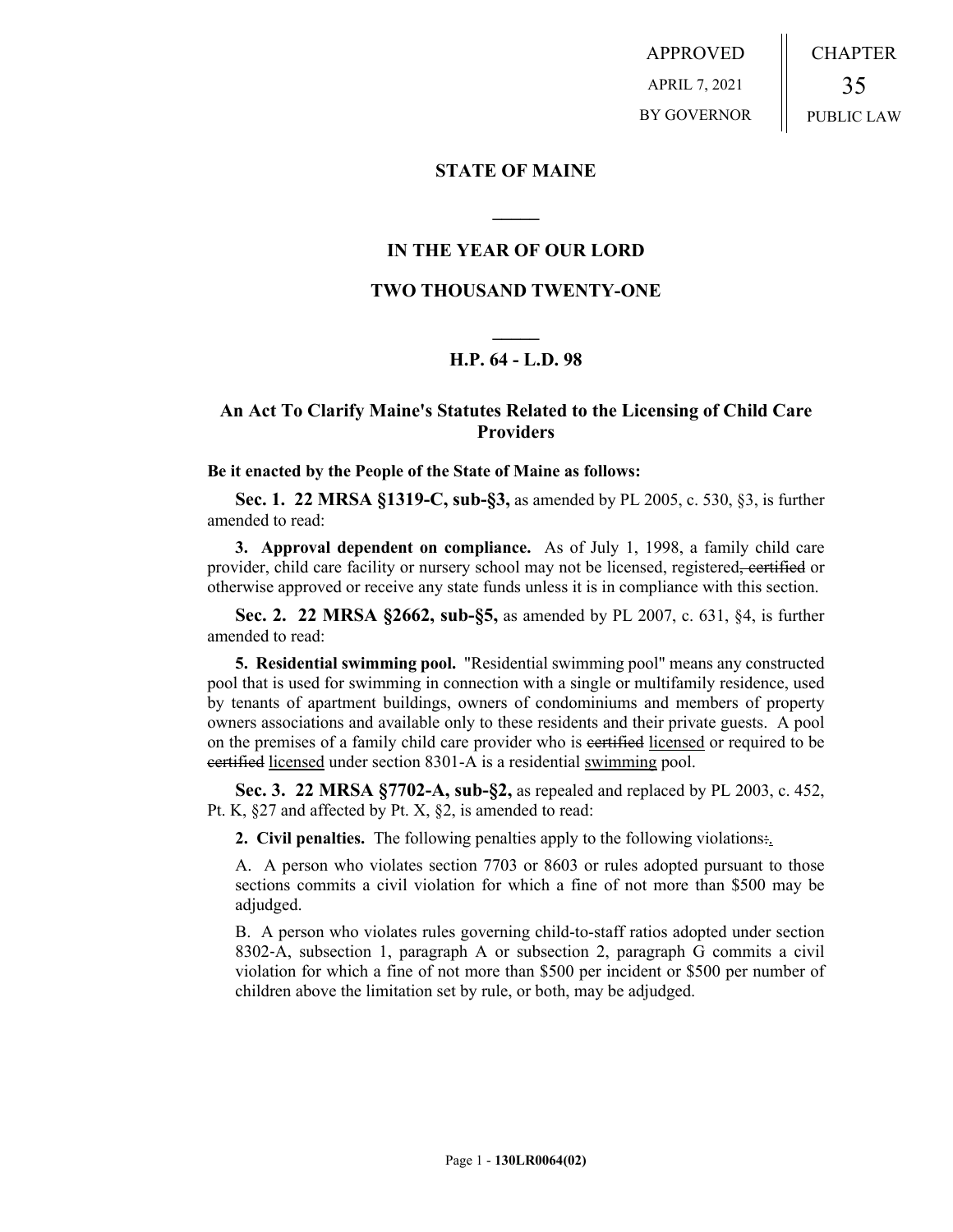C. A person who violates the following sections or rules adopted pursuant to those sections commits a civil violation for which a fine of not more than \$500 per incident may be adjudged:

(1) Section 7801, subsection 1, paragraph A;

(2) Section 8301-A; or

(3) Section 8302-A, subsection 1, paragraphs B to J and subsection 2, paragraphs A to F and H to K.

A civil violation under this subsection must be enforced pursuant to Title 17-A, section 4-B.

**Sec. 4. 22 MRSA §7702-A, sub-§3,** as amended by PL 2015, c. 497, §1, is repealed.

**Sec. 5. 22 MRSA §7702-B,** as enacted by PL 2007, c. 324, §5, is amended by amending the section headnote to read:

#### **§7702-B. Operating without a license or certificate; violations; penalties**

**Sec. 6. 22 MRSA §7702-B, sub-§1,** as enacted by PL 2007, c. 324, §5, is amended to read:

**1. License or certificate required.** A person, firm, partnership, association, corporation or other entity may not, without first obtaining a license:

A. Manage or operate a long-term care facility as defined in chapter 1666‑B;

B. Operate a child care facility as defined in section 8301‑A, subsection 1‑A, paragraph B; or

C. Operate as a family child care provider as defined in section 8301‑A, subsection 1‑A, paragraph C.

**Sec. 7. 22 MRSA §7702-B, sub-§7,** as enacted by PL 2007, c. 324, §5, is amended to read:

**7. Right of entry.** To inspect the premises of a long-term care facility, child care facility or family child care provider that the department knows or believes is being operated without a license or certificate, the department may enter only with the permission of the owner or person in charge or with an administrative inspection warrant issued pursuant to the Maine Rules of Civil Procedure, Rule 80E by the District Court, authorizing entry and inspection.

**Sec. 8. 22 MRSA §7702-B, sub-§8,** as enacted by PL 2007, c. 324, §5, is amended to read:

**8. Administrative inspection warrant.** The department and a duly designated officer or employee of the department have the right to enter upon and into the premises of an unlicensed long-term care facility or, child care facility or an uncertified family child care provider with an administrative inspection warrant issued pursuant to the Maine Rules of Civil Procedure, Rule 80E by the District Court at a reasonable time and, upon demand, have the right to inspect and copy any books, accounts, papers, records and other documents in order to determine the state of compliance with subsection 1. Pursuant to the Maine Rules of Civil Procedure, Rule 80E the department's right of entry and inspection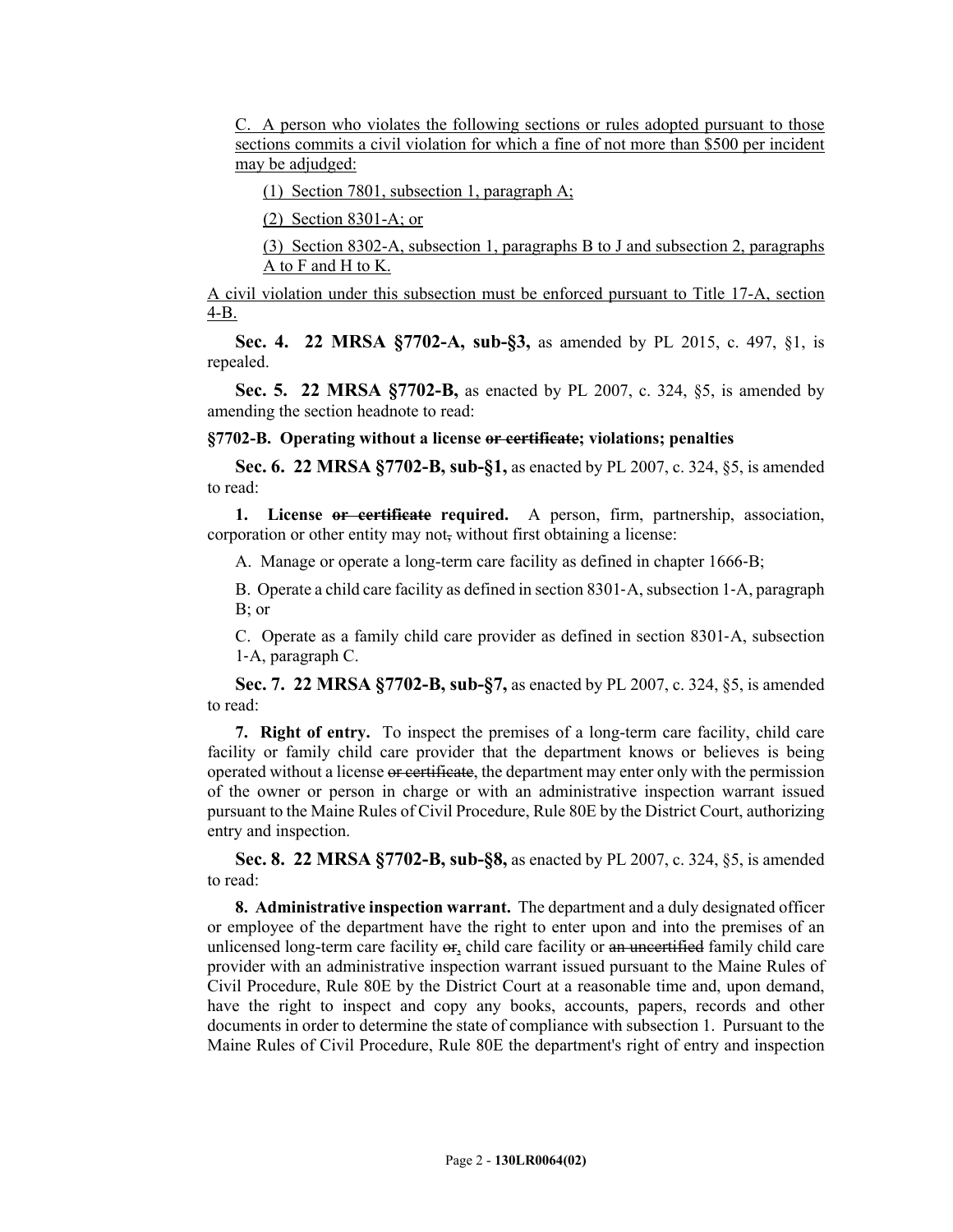may extend to any premises and documents of a person, firm, partnership, association, corporation or other entity that the department has reason to believe is operating without a license or a certificate.

**Sec. 9. 22 MRSA §7702-B, sub-§9,** as enacted by PL 2007, c. 324, §5, is amended to read:

**9. Noninterference.** An owner or person in charge of an unlicensed long-term care facility or, child care facility or an uncertified family child care provider may not interfere with or prohibit the interviewing by the department of residents or consumers of services.

**Sec. 10. 22 MRSA §7707, sub-§1,** as enacted by PL 2015, c. 278, §2, is amended to read:

**1. Reporting requirements.** A child care facility licensed pursuant to section 8301-A, subsection 2; a family child care provider eertified licensed pursuant to section 8301-A, subsection 3; and a nursery school licensed pursuant to section 8402 shall report reportable incidents in accordance with this section.

**Sec. 11. 22 MRSA §7801, sub-§1, ¶E,** as amended by PL 2001, c. 645, §3, is further amended to read:

E. A child care facility licensed under section 8301‑A, subsection 2; or

**Sec. 12. 22 MRSA §7801, sub-§1, ¶G,** as enacted by PL 1987, c. 389, §4, is amended to read:

G. An adult day care program.; or

**Sec. 13. 22 MRSA §7801, sub-§1, ¶H** is enacted to read:

H. A family child care provider licensed under section 8301-A, subsection 3.

**Sec. 14. 22 MRSA §7802, sub-§2, ¶B,** as amended by PL 2015, c. 267, Pt. RR, §1, is further amended by amending subparagraph (6) to read:

(6) The term of a home day family child care eertificate provider license issued under section 8301-A, subsection 3 is for 2 years.

**Sec. 15. 22 MRSA §7802, sub-§6,** as enacted by PL 2007, c. 324, §9, is amended to read:

**6. Time limit on reapplication after denial or revocation.** The following time limit applies to a reapplication after denial or revocation.

A. When a license or certificate for a child care facility or a family child care provider has been denied or revoked on one occasion, the applicant or licensee may not reapply for a license or certificate for a child care facility or a family child care provider for a period of one year from the effective date of the denial or revocation decision if not appealed, or, if appealed, from the effective date of the commissioner's final decision or the reviewing court's order, whichever is later.

B. If a license or certificate for a child care facility or a family child care provider has been denied or revoked on 2 occasions, the applicant or licensee may not reapply for a license or certificate for a child care facility or a family child care provider for a period of 2 years from the effective date of the second denial or revocation decision if the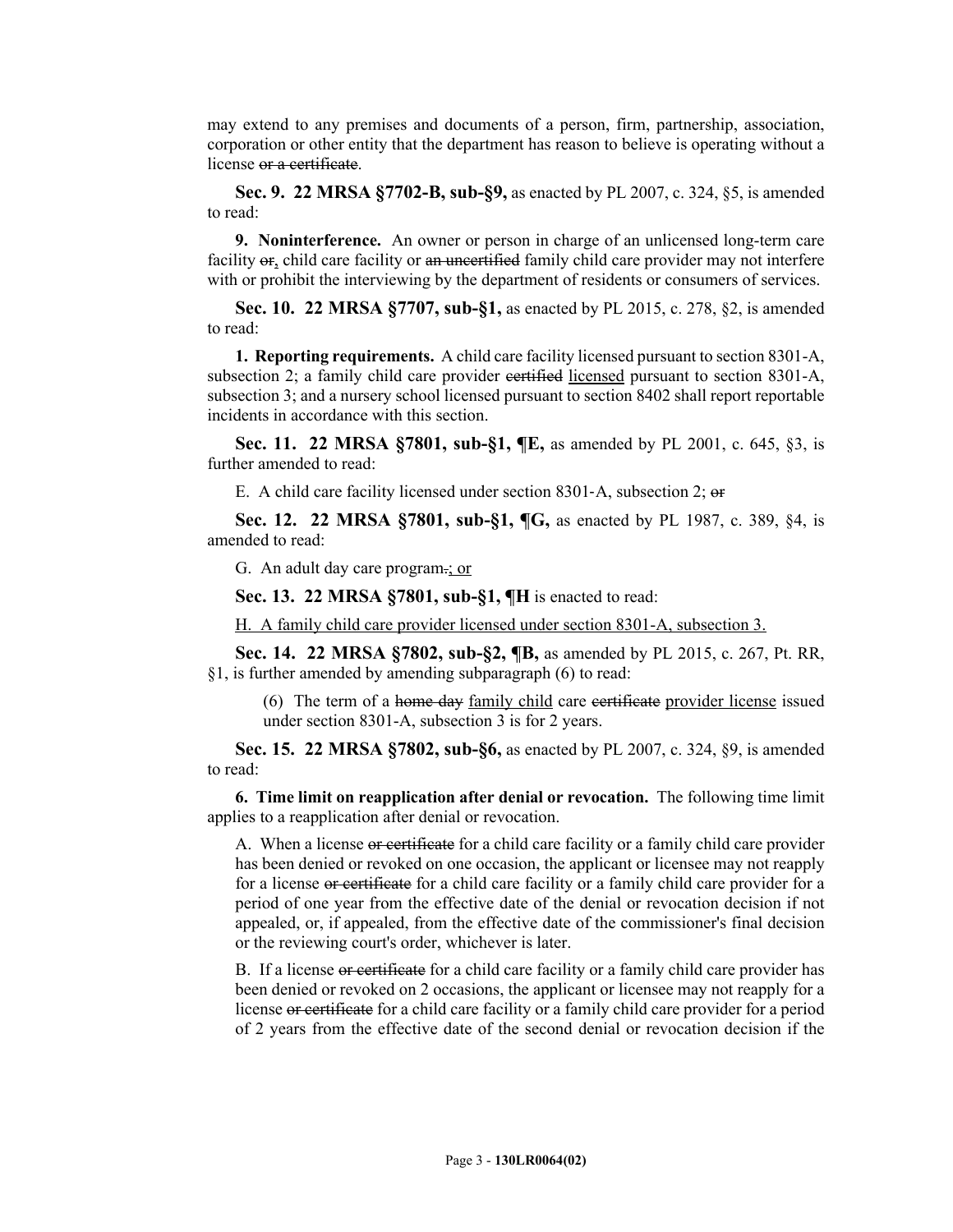decision is not appealed or, if appealed, from the effective date of the commissioner's final decision or the reviewing court's order, whichever is later.

C. If a license or certificate for a child care facility or a family child care provider has been denied or revoked on 3 occasions, the applicant or licensee may not receive another license or certificate for the care of children.

**Sec. 16. 22 MRSA §8301-A,** as amended by PL 2009, c. 211, Pt. B, §§20 and 21, is further amended by amending the section headnote to read:

#### **§8301-A. Licensure of child care facilities; certification of and family child care providers**

**Sec. 17. 22 MRSA §8301-A, sub-§1-A, ¶C,** as amended by PL 2005, c. 530, §7, is further amended to read:

C. "Family child care provider" means a person who provides day care in that person's home on a regular basis, for consideration, for 3 to 12 children under 13 years of age who are not the children of the provider or who are not residing in the provider's home. If a provider is caring for children living in that provider's home and is caring for no more than 2 other children, the provider is not required to be eertified licensed as a family child care provider.

**Sec. 18. 22 MRSA §8301-A, sub-§3,** as amended by PL 2005, c. 640, §3, is further amended to read:

**3. Family child care provider certification licensure.** A family child care provider shall pay the certification licensing fee required under section 8303-A. A family child care provider must be certified licensed under this chapter and shall comply with the rules adopted by the commissioner under section 8302-A and the fire safety requirements of section 8304-A. The department shall make at least one unannounced inspection of a family child care provider certified licensed under this chapter during the term of the certificate license. The inspection must take place between 6 and 18 months after the issuance of the eertificate license.

**Sec. 19. 22 MRSA §8301-A, sub-§4,** as amended by PL 2005, c. 530, §7, is further amended to read:

**4. Complaints.** Upon receipt of a complaint about a licensed child care facility or a certified family child care provider and if the department has reasonable cause to suspect that a violation of the licensure or certification requirements has occurred, the department may investigate the complaint and enter the premises at any reasonable time for the purposes of the investigation.

**Sec. 20. 22 MRSA §8301-A, sub-§5,** as amended by PL 2005, c. 530, §7, is further amended to read:

**5. Administrative suspension.** Whenever conditions exist that immediately jeopardize the health and safety of children, the commissioner may issue an order of closure, which suspends the certification license of the family child care provider or the child care facility license for up to 10 days, pending further investigation or prior to obtaining an order of emergency suspension from the court. The department shall require that an order of closure be posted at the facility and made public as it determines to be most appropriate for parents and other potential customers.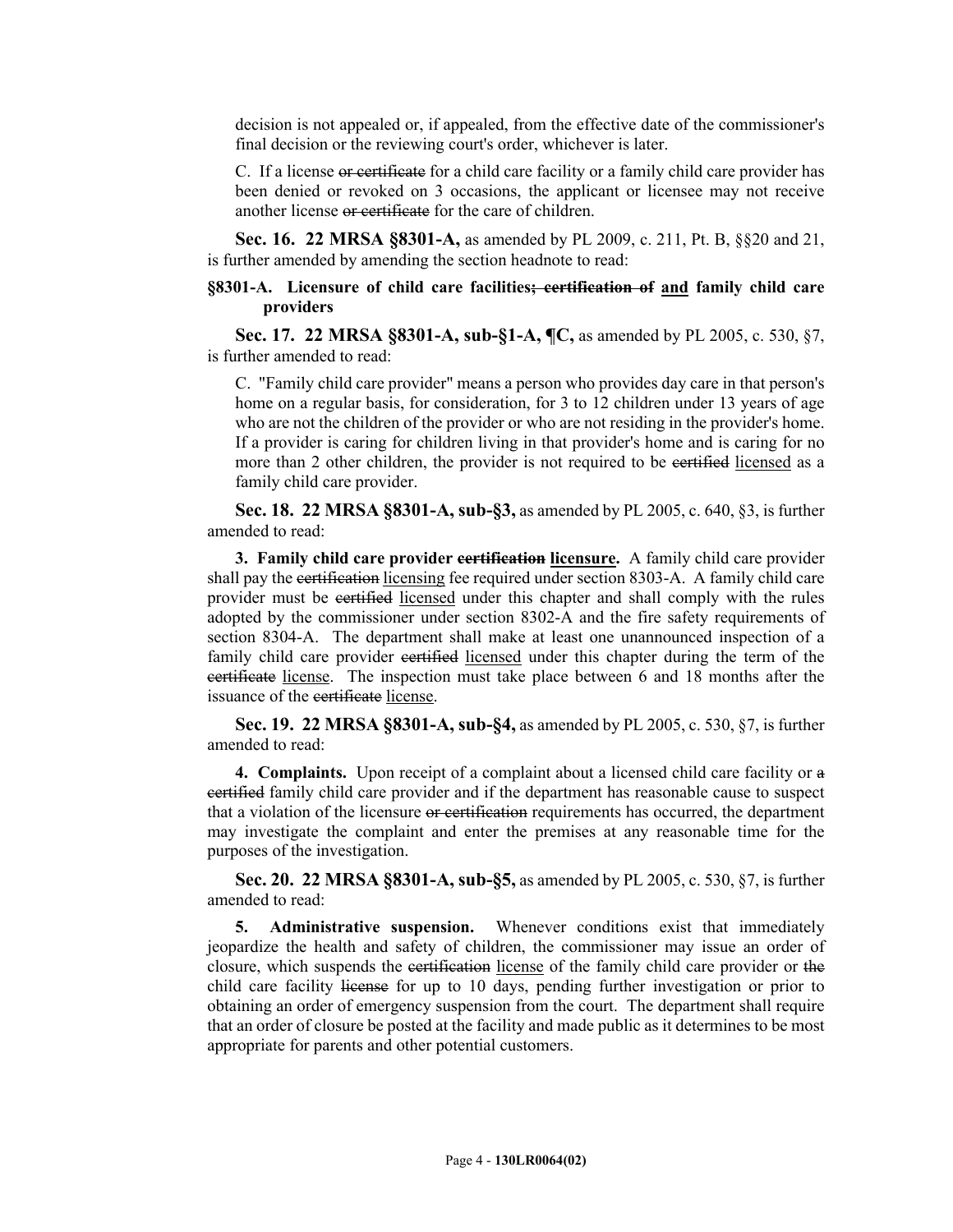**Sec. 21. 22 MRSA §8301-A, sub-§6,** as amended by PL 2005, c. 530, §7, is further amended to read:

**6. Temporary license.** Whenever a certified family child care provider or licensed child care facility or family child care provider moves to a new location the department may issue a temporary certificate or license, valid pending final action on the application for the new location by the department, when:

A. All applicable standards have been met except a requirement that is dependent on the action of an agency of State Government or a contractor of that agency; and

B. Through no action by the applicant that causes a significant delay, timely issuance of a provisional or full license has been delayed by the agency or contractor.

**Sec. 22. 22 MRSA §8302-A, sub-§2, ¶D-1** is enacted to read:

D-1. The quality of the program of child care that is provided;

**Sec. 23. 22 MRSA §8302-A, sub-§2, ¶D-2** is enacted to read:

D-2. The administration of medication;

**Sec. 24. 22 MRSA §8302-A, sub-§2, ¶I,** as amended by PL 2017, c. 457, §3, is further amended to read:

I. Procedures for waivers of rules and for suspension and revocation of certification licensure; and

**Sec. 25. 22 MRSA §8302-B, first ¶,** as amended by PL 2005, c. 530, §9, is further amended to read:

A person who provides day care in that person's home for one or 2 children whose care is paid for by state or federal funds is not required to be certified licensed as a family child care provider pursuant to section 8301-A but is subject to the provisions of this section.

**Sec. 26. 22 MRSA §8303-A, sub-§1,** as enacted by PL 2009, c. 590, §6, is amended to read:

**1. Child care facilities and certified family child care providers.** The department shall adopt rules to establish reasonable fees for both initial licensure or certification and license or certification renewals for child care facilities and certified family child care providers. Rules adopted pursuant to this subsection are major substantive rules pursuant to Title 5, chapter 375, subchapter 2-A.

**Sec. 27. 22 MRSA §8304-A, sub-§1,** as amended by PL 2005, c. 530, §11, is further amended to read:

**1. Inspection required.** As an ongoing condition of licensure or certification, the Commissioner of Public Safety must provide at least biennially to the department a written statement that the child care facility or certified family child care provider complies with applicable fire safety rules adopted pursuant to Title 25, section 2452. The Commissioner of Public Safety shall adopt rules in accordance with the Maine Administrative Procedure Act to implement this subsection. The rules must provide for at least the following.

A. The Commissioner of Public Safety shall issue a fire safety technician certificate to any person who successfully completes a training course established by the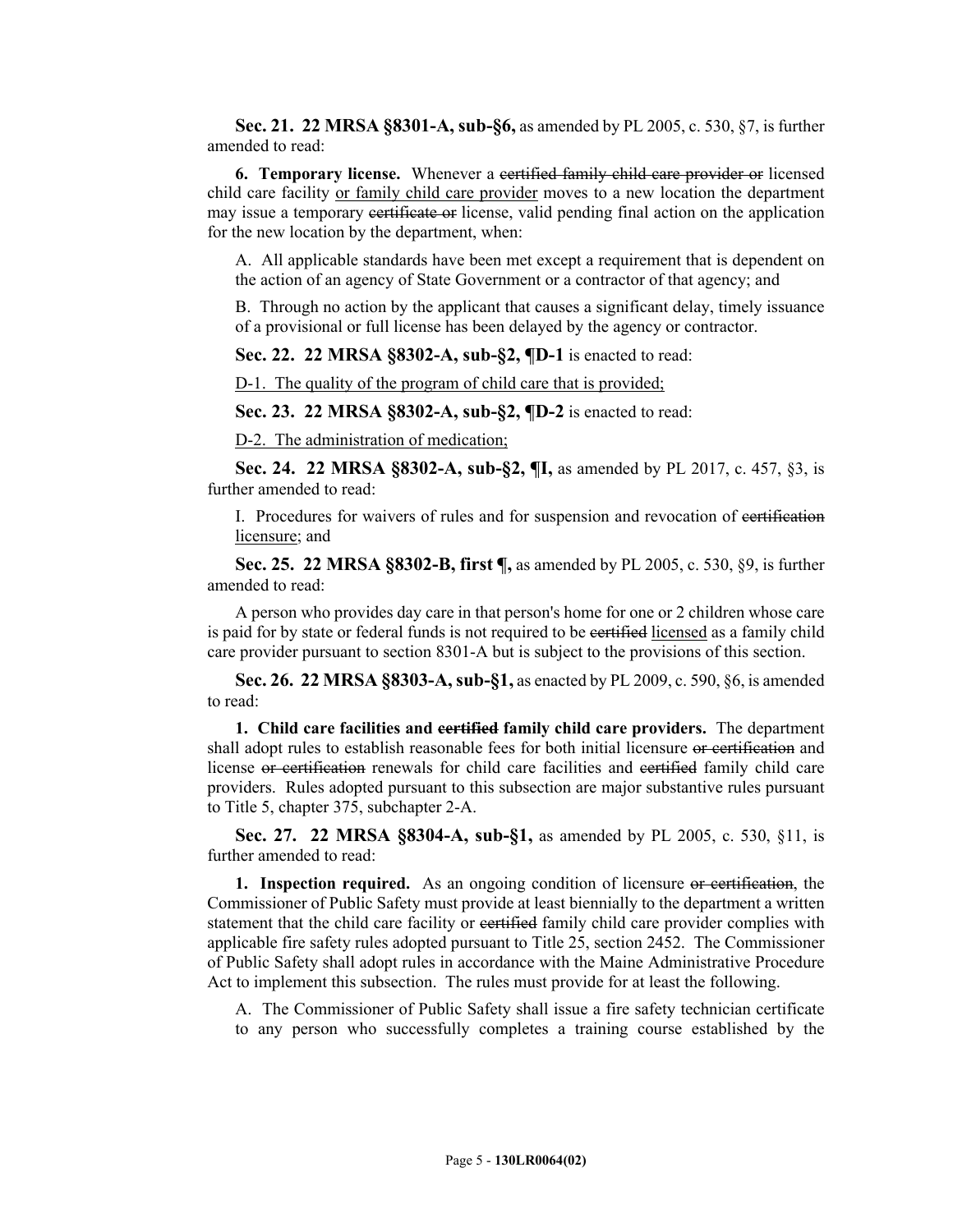Department of Public Safety. A person who receives a fire safety technician certificate pursuant to this paragraph may perform fire safety inspections under this section.

B. In addition to ongoing license or certification requirements, inspection and certification are is required under this section whenever a child care facility or certified family child care provider changes or augments a heating system or makes major structural alterations to the facility or home.

**Sec. 28. 22 MRSA §8353, sub-§3,** as enacted by PL 2015, c. 283, §3, is amended to read:

**3. Addition of relevant professionals.** The investigation team shall include, as appropriate, relevant professionals to participate as members of the investigation team for investigations of residential treatment centers, group homes, certified family child care providers or child care facilities.

**Sec. 29. 22 MRSA §8356, sub-§1, ¶B,** as enacted by PL 2015, c. 283, §3, is amended to read:

B. A family child care provider certified licensed pursuant to section 8301-A, subsection 3;

**Sec. 30. 22 MRSA §8356, sub-§2,** as enacted by PL 2015, c. 283, §3, is amended to read:

**2. Unlicensed person or facilities.** The investigation team may investigate a person or facility described in subsection 1 if the person or facility is not licensed or certified.

**Sec. 31. 24-A MRSA §3060, sub-§1,** as enacted by PL 2009, c. 185, §1, is amended to read:

**1. Evidence of business liability insurance.** An insurer may not refuse to issue or renew a policy covering the primary residence of a family child care provider eertified licensed under Title 22, section 8301‑A, subsection 3 or cancel such policy within the first 90 days of coverage unless the denial of coverage or cancellation is based solely on underwriting factors other than the presence of a family child care business on the premises if the family child care provider has demonstrated satisfactory evidence that the child care business is covered by separate insurance coverage for business liability, including medical payments coverage equivalent to coverage in the policy. For purposes of cancellation or nonrenewal under section 3049 or 3051, an insurer may not treat the presence of the family child care business activity as a factor related to the insurability of the primary residence of a family child care provider certified licensed under Title 22, section 8301‑A, subsection 3 if the family child care provider has demonstrated satisfactory evidence that the child care business is covered by separate insurance coverage for business liability in accordance with this subsection.

**Sec. 32. 24-A MRSA §3060, sub-§2,** as enacted by PL 2009, c. 185, §1, is amended to read:

**2. No liability under property insurance policy.** An insurer has no duty to defend or indemnify a family child care provider certified licensed under Title 22, section 8301-A, subsection 3 under a policy covering the primary residence of a family child care provider issued by the insurer if: